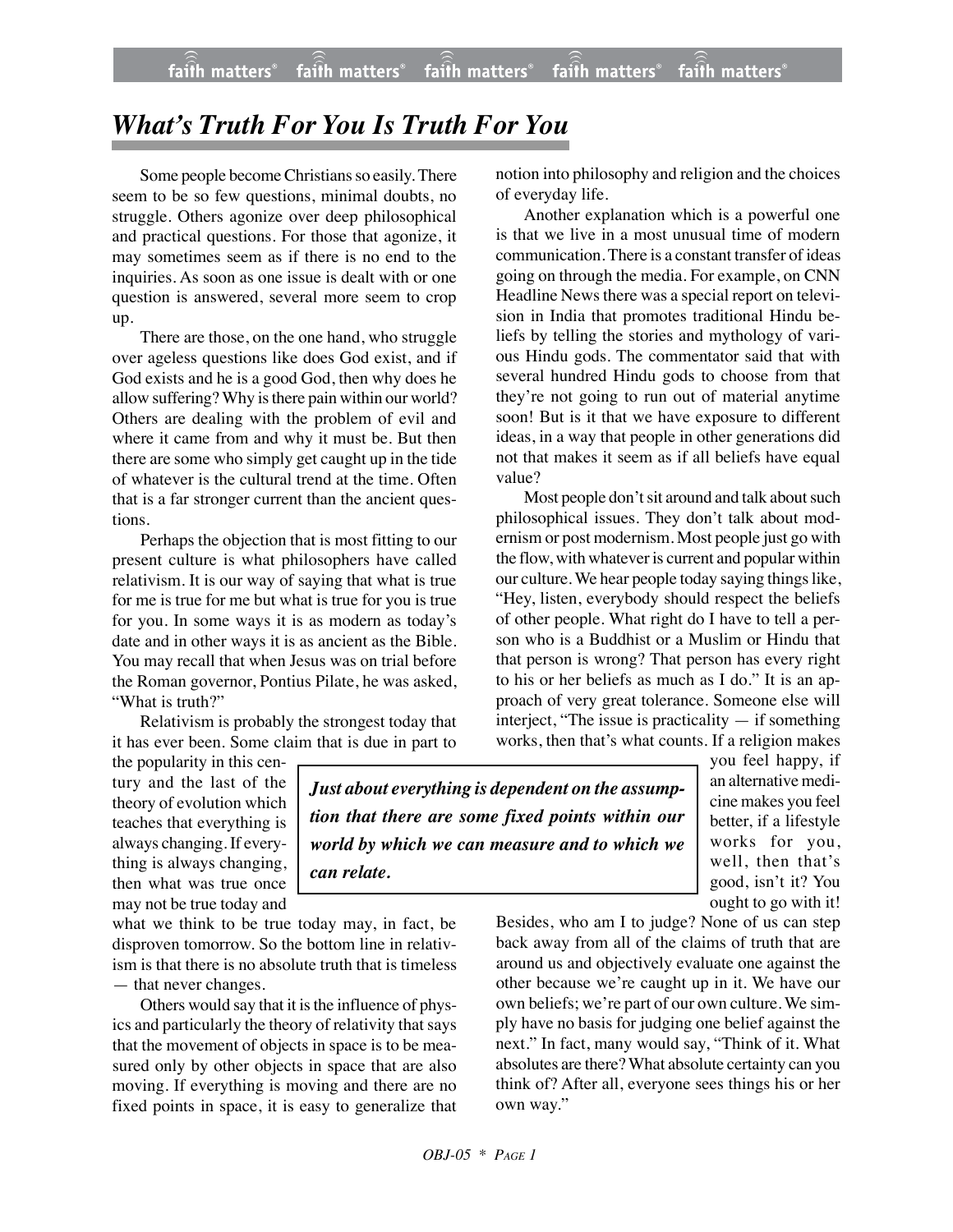These types of conversations lead us into practical conclusions that all truth is personal and private —that no one has the right to impose his or her truth upon someone else. You may believe that the Bible is the supernatural word of God and that you should become a Christian, but somebody else thinks that the Bible is just another piece of ancient literature (and not always very good literature) and becoming a Christian is not a good choice to make.

I may have my beliefs that are very different from what the Bible proposes is the right way but it's good for me and therefore it's right, so just leave me alone. It is a set of objections that seriously stands in the way of many people considering becoming Christians and choosing the Christian faith. One way or another they're saying, "What's true for you is true for you, but what's true for me is different and that's true for me."

As a Christian my first response is to ask a couple of questions. The first question is, "What's wrong with this picture?" There are some serious philosophic and practical issues that are automatically raised. Let's start out with the theoretical side of the problem. Those who say that all truth is relative insist that there are no absolutes. The difficulty with that position philosophically is that the statement, "There are no absolutes," is being accepted as an absolute. There can be no exceptions to the statement, "There are no absolutes." If that's the case, then it becomes a kind of circular reasoning and risks being nonsense. If you were to apply that statement to itself then you would at least have to allow for the possibility that it is wrong and that there may be absolutes. Then the search is on for what are the absolute truths in our world.

One of the things that's very interesting in all of this is that much of the popularity of relativism has grown out of the great influence of science on our generation. Yet the amazing thing is that many who have bought into relativism have somewhat turned against science. They say, "You can't always assume that scientific studies are correct. You can't always assume that the evidence is there. The real practical issues show up in the case studies and that's where we take a closer look at the picture to see if it's right."

Suppose, for example, that we could all go to visit some isolated tribe that firmly believes in child sacrifice. These are people with generations of tradition that say that if you take a young child and burn that child on a fiery altar that your sins will be forgiven. The demons will be chased away; you will have good luck in harvest and in hunting through the next year. Now how do you respond to something like that? Is that right? Is that true? Is that good? Apparently for those who do it, it is. They assume that this is the way it's supposed to be. They would say it is the right thing to do and that those who don't participate are foolish and they miss out on all of the benefits that a child sacrifice can bring to them. Are we willing to say, "If it seems good to them, it's okay for them?"

More personally, suppose you're walking down the street and you are accosted by a man who wants to rob you. He not only takes all your money and your credit cards but in the process beats you up. He is caught, arrested and you are a primary witness in his trial for both robbery and for assault. His defense goes like this: He has a family to support and his family was hungry. They have medical bills and all of their resources had already long been spent. He couldn't get a job, there were no government programs to help in his particular circumstances and so he did what he had to do. He did it because he loves his children, because he cares about his family. You had the resources that he needed and when you resisted, he did what he had to do, that is, he beat you up. You say, "Well, I don't see it that way so he's got to go to jail!" He says, "That's not fair; I shouldn't have to go to jail. Why should I be punished for doing what I really believe is right and true? Who are you to say that I am wrong?" Do we step back and say, "Okay, what's true for him is true for him?"

Suppose that an admitted racist insists that all persons of any other race than his own should not be in this country. By the year 2000 he wants them all deported to some other place, he doesn't care where; and in talking about it he not only has great passion but every other sentence has some type of racial slur. He goes so far as to say, "If it isn't politically feasible to export everyone who isn't like me then what we should do is round up people and put them in some type of restricted area or reservation, insist that they cannot have children and then let them die of old age so that the entire country can be just as I am." Do we say, "Well, if that's true for you, then I guess that's true?"

Imagine that a member of the Flat Earth Society insists that the world is not round. He gives you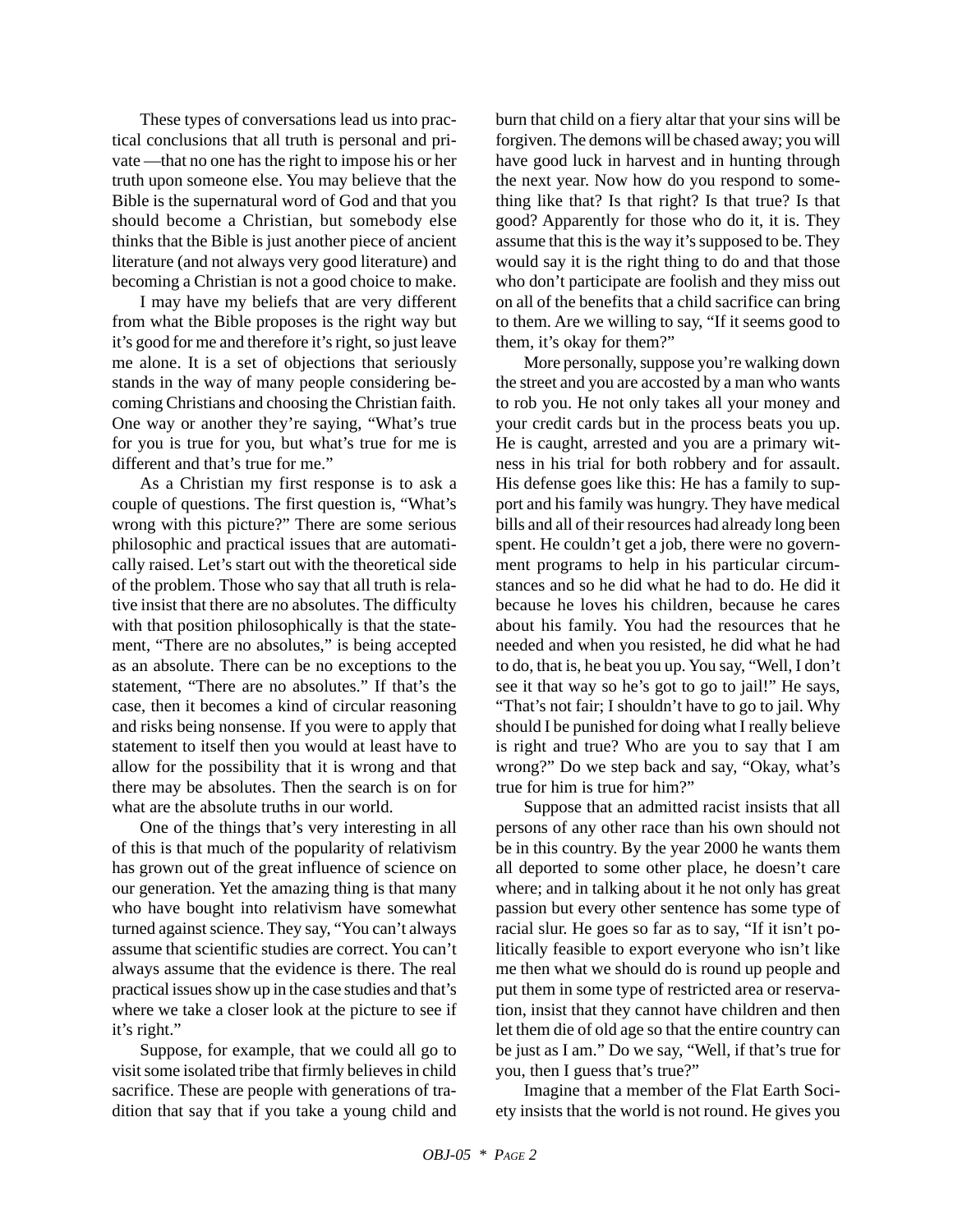literature to help you see that it is all a conspiracy — this whole round earth idea — concocted by some people for their own benefit and they are attempting to impose their beliefs on all of the people of the world. He says, "The earth is clearly flat. All you need to do is go outside and look at it. It looks flat so that is the greatest and best evidence of all!" And you say, "Come on, you don't really believe that? But then again, I guess if you do, what's true for you is true for you."

There's something wrong with a picture that insists that all truth is relative. Proposing that we live in a world where there are no absolutes becomes frightening because it begins to jeopardize our government, our courts, our science, our medicine, our interpersonal relationships with each other. Just about everything is dependent on the assumption that there are some fixed points within our world by which we can measure and to which we can relate. We begin to discover that not only is there a theoretical need for that but there's a practical need just so that we can live out our lives.

It probably would be better to say that there are differences of taste rather than differences of truth. For example, you might prefer the taste of Diet Pepsi and I prefer the taste of Diet Coke. Actually this past week I was in a discussion where someone said that there really isn't any difference in taste between Diet Pepsi and Deit Coke; it's just a marketing difference. I've never seen a group of people get quite so upset about something quite so minor! We all unanimously turned against this person and said, "You just don't know! Diet Pepsi and Diet Coke are really different!" But that's a difference of taste,

a difference of preference. But suppose you say that two plus two equals

four and I insist that two plus two equals seven. That is absurd. You're right; I'm

wrong. There's a difference here of truth. Personal preference doesn't make any difference at all. If I prefer two plus two to be seven — if that tastes better to me — so what, it's wrong. Two plus two does equal four.

Now look at a picture where someone says that there is no God, while someone else says that there is a God. Is that not a difference of truth rather than a difference of taste? The same principle applies to the accuracy of the Bible and legitimacy of Christianity. The Christian says that you must accept Jesus Christ as Savior in order to go to heaven and the unbeliever says that it doesn't make any difference at all — if there is a heaven then everybody gets to go there. Is not one right and the other wrong? Is it not the case that both cannot be equally true when they so fully disagree? But the unbeliever says, "It feels good to me and therefore it must be true." I do think that that's a significant part of how we make our decision.

We all know of cases where people say that they felt something that turned out to be completely different. I do not want to minimize the pain of those who struggle with terminal illnesses, but I have talked with people who have insisted to me that they are cured of a terminal illness. They have insisted on that right through the final days and hours of their lives, up to the point of death itself. They insist that they feel that they are cured and will not die. And then they have died. So it's possible to have feelings that are terribly, terribly misguided. And yet feelings are very important.

It is often through our emotions that we make the most important decisions of life —including decisions of faith. If we like someone we are prone to agree with that person. Probably there are a lot of us who, through the influence of parents or someone else whom we admired, came to many of the beliefs that we have. One study indicates that eighty percent of adults who come to Christian faith do so through the influence of a friend. It's okay to say that emotion and feeling are an important part of the process by which we make our discovery of truth and make the decisions that we make. But it cannot

> be everything. Reason cannot be completely controlled by feeling any more than it should be the other way around. Both are important, but feel-

ings cannot be all important. We must never aban-

don reason to emotion. If we can agree that there is objective truth that truth is true whether we agree with it or not that really is the issue. Truth is out there and I may vehemently disagree with it, but it's still true whether I agree with it or not. Two plus two equals four even if I insist that's wrong and what I insist does not make the difference. Now if we can grant that, then what if Christianity is true? In other words,

*One study indicates that eighty percent of adults who come to Christian faith do so through the influence of a friend.*